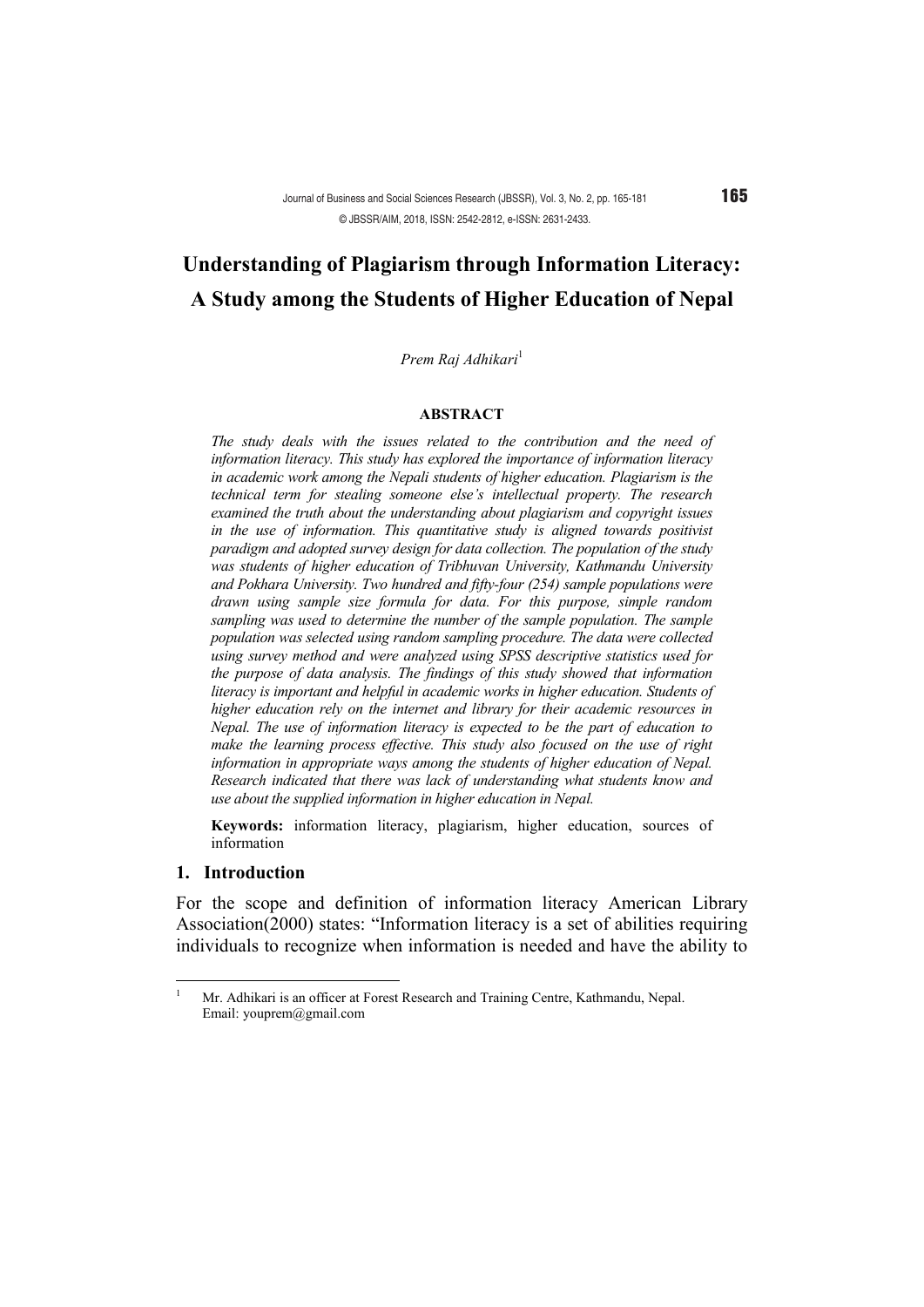locate, evaluate, and use effectively the needed information" (p.1). Information literacy consists of a cluster of skills that people need to cope with the information society successfully. These are the abilities to identify what information is needed and the abilities to locate, evaluate, and use information effectively to solve problems, compose discourse and make decisions, support education and research. The definitions and the scope of information literacy (IL) tend to focus on the area and concepts related to seeking, retrieving, evaluating and using of information. The information plays significant role in education in general and higher education in particular.

The concept of information literacy has emerged and developed from the efforts of organizations and scholars (Mitchell, 2007). Zurkowski (1974) is said to be the first person who introduced information literacy concept in 1974(as cited Badke, 2010). Since the early 1990'sinformation literacy has emerged as a new subject of study in European universities. It is deemed that everyone should learn the fundamental information skills to survive in today's information rich world (Travis, 2017). Since then, information literacy has been widely investigated linking with the education and other subjects. Many universities of developed countries have integrated information literacy course into their curricula to produce informationliterate citizens. Some of the universities of Nepal have also been using and practicing information literacy as a part of library and information department since 2000. Some universities of Nepal like Tribhuvan University, Pokhara University and Kathmandu University have focused on developing information literacy unit. The target of information literacy unit is to allow maximum access to the right and reliable information to the students and the users.

The continuing shift in higher education is visible in Nepali universities (Paudel et al., 2019). It has been shifting from the instructional teaching paradigm to research-based learning (Thapa, 2015). This added more responsibility to the faculty members, students and administration. These changes have produced numerous challenges of acquiring and using the information. Information literacy has been increasing as one of the tools that can be used by higher education institutions to find the way for some of these changes. Similarly, it is pointed to prepare students for handling the information properly in their academic practices. The information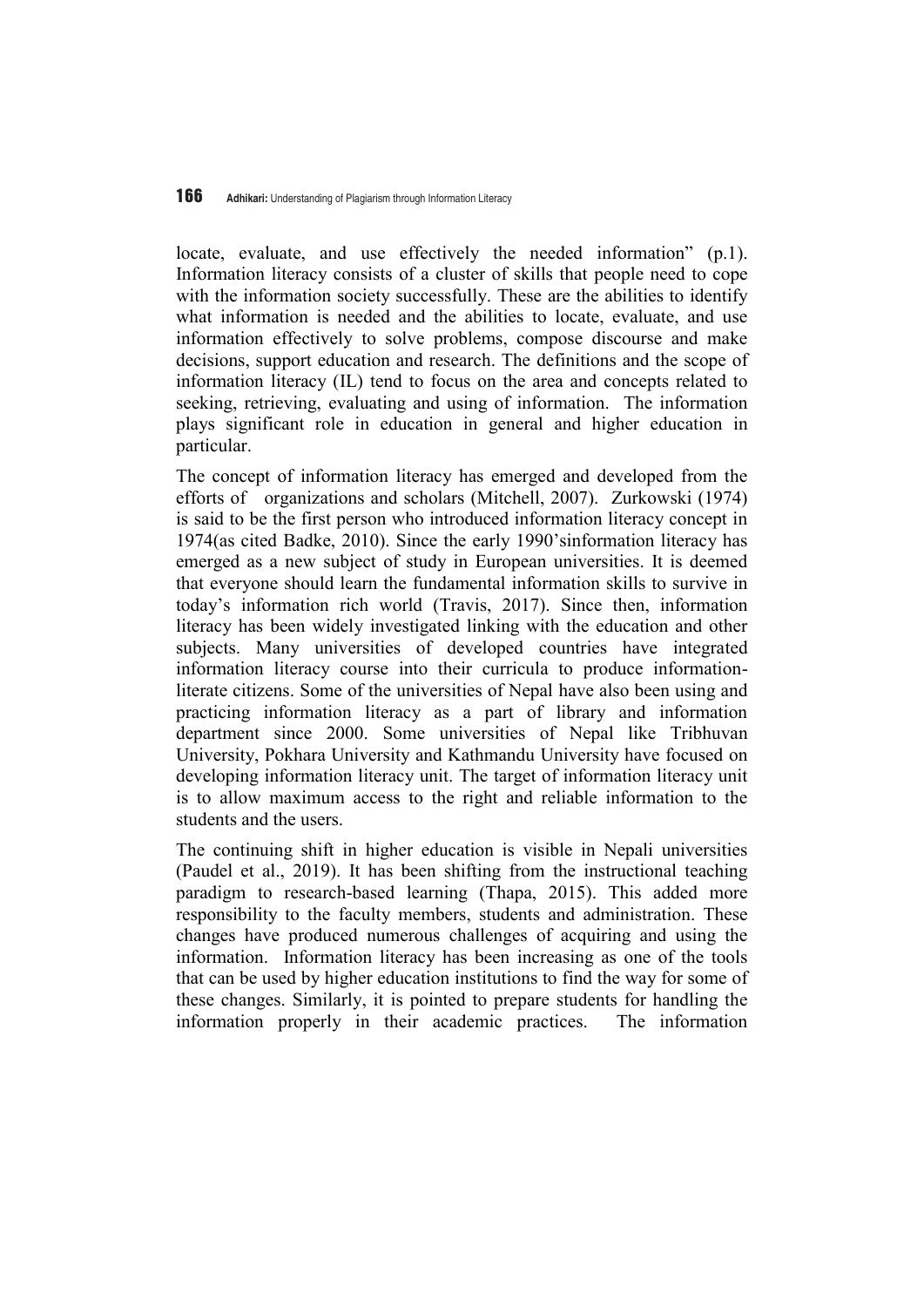development is an important factor that influences the economics of education such as national economy and social activities, thus, it certainly affects the entire educational environment (Barnett, 2008). Information has been regarded as a valuable commodity affected by the knowledge-based economy in learning society (Bruce, 2004). In this scenario, information literacy in education has become one of the crucial issues in the context of Nepali students. It is an essential component to gain individuals the competencies to meet the needs of the evolving information society (Sun, 2002). In Nepal, people who deal with education and information have stated to discuss on information literacy and they are broadening their studies and practices in this field.

The information environment is changing throughout the world and Nepal is no exception. With the development of the information in various form and format, education is facing enormous challenges and opportunities. Therefore, this study aims to understand plagiarism through information literacy in the context of students of higher education of Nepal.

The next section deals with methodology; section 3 shows result and discussion; and finally, section 4 concludes the study.

### **2. The Methodology**

This study involved the process of exploring the reality from the respondents' opinion. It was more associated towards the post positive paradigm. This research has sought the nature of reality existing in the application of information literacy in higher education. Thus, it sought reality existed in information literacy application in higher education. This study devoted to find out the knowledge to enhance information resources in higher education. To explore these, epistemological facts survey method was used.

The design of the study is descriptive concerning with primary data. The ideas concerning information literacy was explored and examined. Thus, this study is exploratory and analytical. The study designed to examine information literacy and its practice among the students of higher education in Nepal. The researcher used a survey method to collect data. The questionnaire was designed as per the instrument for the investigation. The study employed the sample survey method using a structured questionnaire. This research used quantitative data. The research relied mostly on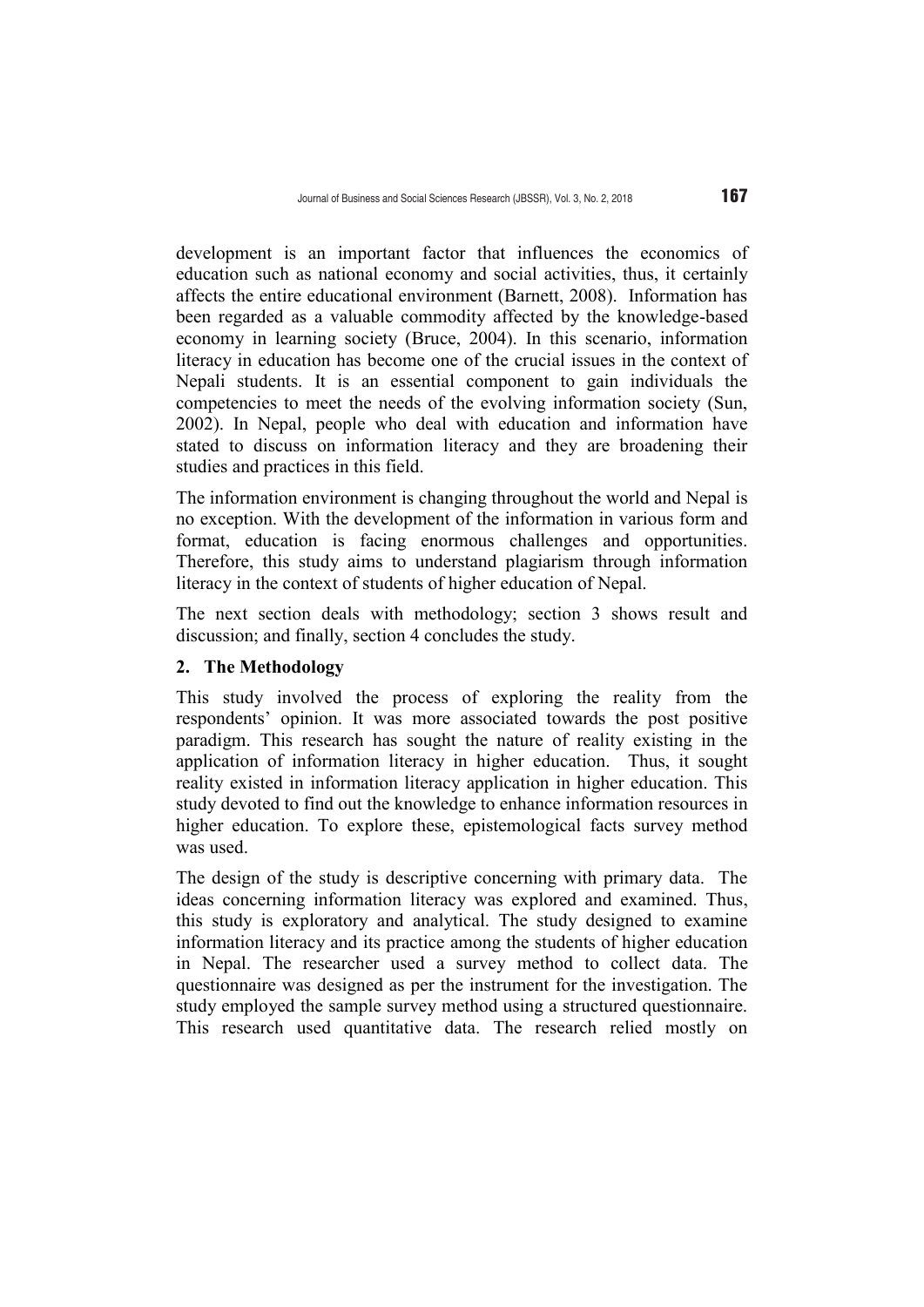numerical data. All the students who were enrolled in Higher education were taken as the population of this study.

#### **Information Collection Procedure**

Students need lots of resources to complete their higher education study and assignments. Now, most of the resources are provided by their university in different format in their library and information section. They can be accessed via computer, internet and can be accessed from the library building. This creates certain efficiencies for the students. They can save time to find their desired information as per their needs. To find the views of students about information literacy, some known statements were asked to judge their level of understanding about information literacy. In collecting the data on this part, sets of questions were asked to all selected respondents to access the knowledge about information literacy.

Table 1: *Use and Practice of Information Literacy by Respondents* 

| S.N            | <b>Ouestions</b>                                                                                                                 | Responses Percent<br>Positive(N) Cases |      | O1 |
|----------------|----------------------------------------------------------------------------------------------------------------------------------|----------------------------------------|------|----|
| 1              | Does your University offer user access to the library and 250 internet based information?                                        |                                        | 98.4 |    |
| $\overline{2}$ | Are you aware of the source of information available on<br>the library and internet that subscribed from your 191<br>university? |                                        | 75.2 |    |
| 3              | Do you know how to find your desire academic 209<br>information from Internet or library?                                        |                                        | 82.3 |    |
| 4              | Do you receive instruction on how to use resources from $162$<br>library or internet?                                            |                                        | 63.8 |    |
| 5              | Do you use a library or information resources center to $224$<br>check out or retrieve materials?                                |                                        | 88.2 |    |
| 6              | Do you use resources in library or Internet to prepare a $277$<br>research paper or academic work?                               |                                        | 89.4 |    |
| 7              | Do you ask a librarian, an IT specialist or a staff member 183 for help in finding information on some topic?                    |                                        | 72.0 |    |
| 8              | Do you use catalog, index, search engine or database 180 (journal articles or books) to find material on some topic?             |                                        | 70.9 |    |

The use and practice of information literacy depended on the personal abilities and experiences of respondent. In response of the question of user access to the library and internet based information from their university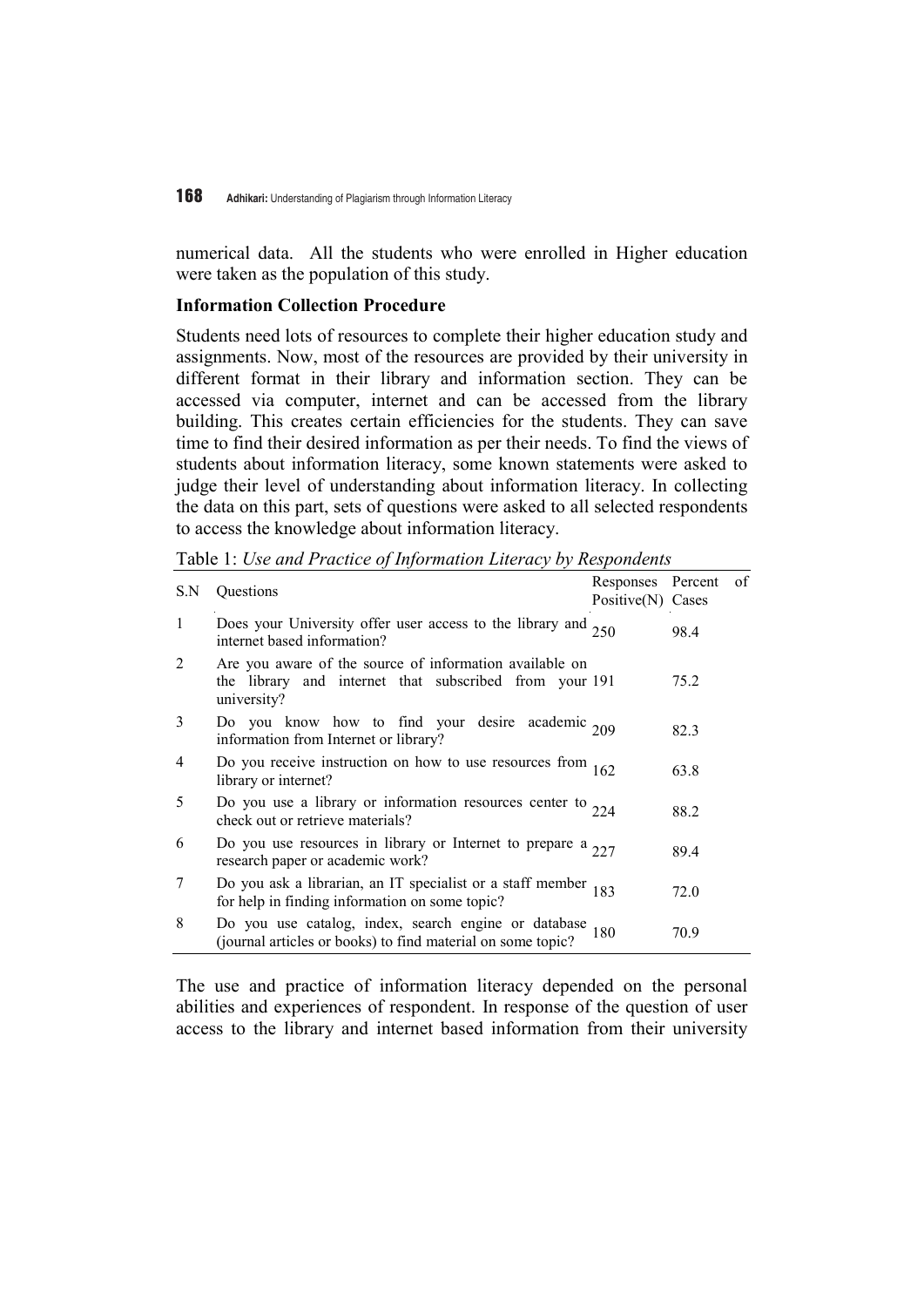offered, 98.4 % of the respondents noted that their university offers user access to the library and Internet based information, whereas some of respondents ignored the access to the library and internet facilities in their universities. The all studied universities and the departments are providing library and information services. It indicated that remarkable numbers of students of higher education were still considered about the supplied and source of information.

Among them, 75.2 % were aware of the source of information available on the library and internet that subscribed in their university. Still, a large number of respondents were not aware about the resources that their universities offered to them. Similarly, 82.3 % of respondents were known to find out the desired academic information from internet or library. Notable numbers of students did not have ideas to retrieve desire information from library and internet. In the same way, 63.8 % respondents received and considerable numbers of respondents did not receive any instructions of using resources from library and internet.

In the same way, 88.2 % of students use library or information resources center regarding to check out or to retrieve desire materials. It shows large numbers of students depend on library and internet. Similarly, library and internet base resources appeared as popular among 89.4 % respondents to prepare a research paper or academic work. In the same way, only 72 % of the respondents consulted with librarians, IT specialists or staff members of library and information department to help in finding desire information. Even significant numbers of students hardly consulted or requested for supports to get desire information. Among those respondents, 70.9 % used catalog, index, search engine or database to find material, and large numbers of users, who heard about the resources but still did not use those types of searching engines to retrieve the desired information. It shows there is a lot of ground to improve the area. Understanding of information literacy skill is an important skill towards gaining access and then using the desire information in an efficient way. With proper information literacy skills, a student could decide to use right information, in right time, in right manner to his/ her study and learning process.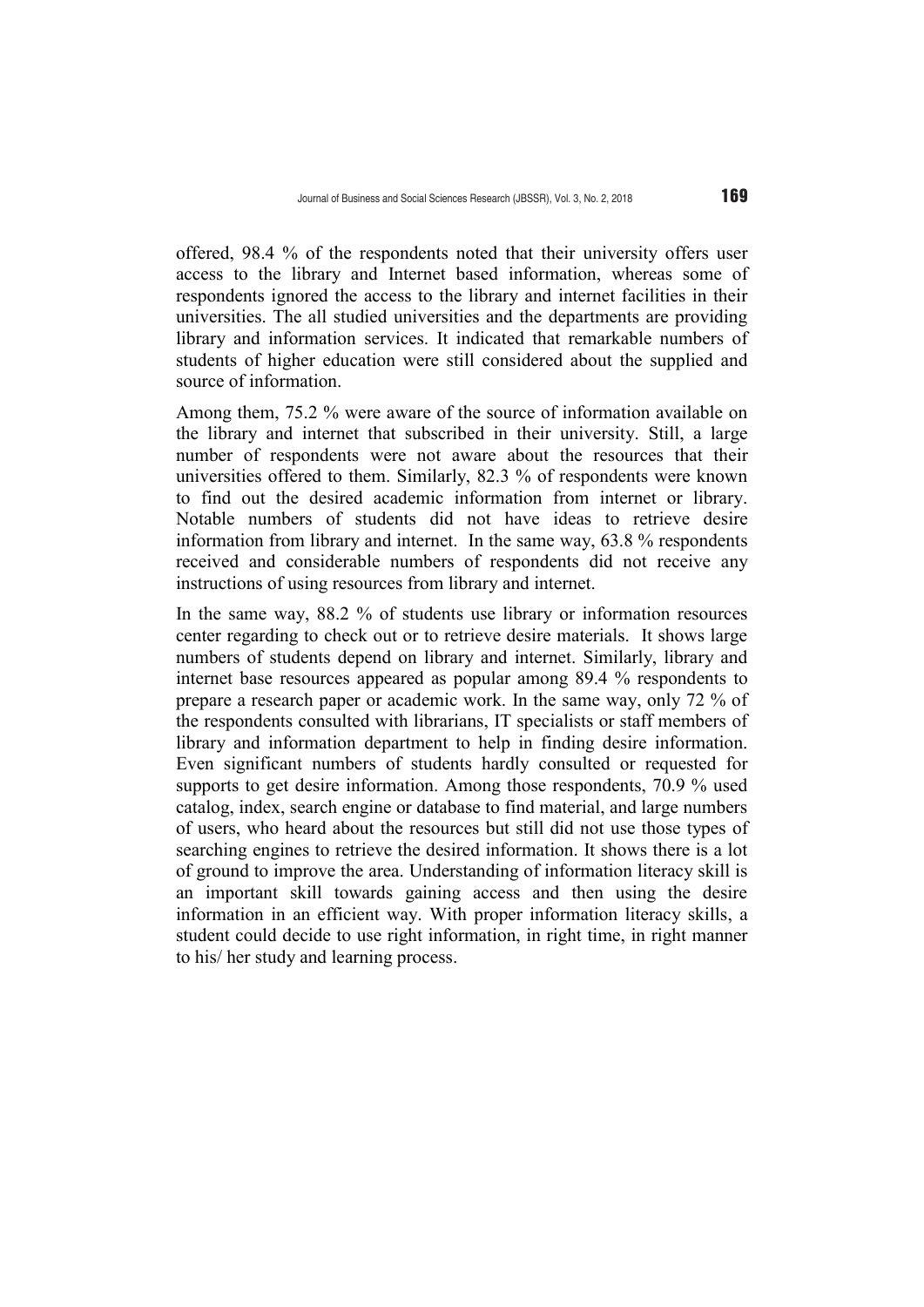### **3. Result and Discussion**

## **Ethical and Legal Use of Information**

Academic integrity and ethical use must include a values dimension as well as an acknowledgement of the legal context surrounding these complex issues (Center for Academic Integrity, 2009). For the purposes of this study, legal and ethical use are defined as the use of resources, not of one's own creation, in a manner that adheres to intellectual property right while upholding the fundamental values of honesty, trust, fairness, respect and responsibility. Ethical use means that a user respects the ideas and works of others, gives proper attribution their work (Center for Academic Integrity, 2009). This section focused on legal and ethical issues that are associated with the information literacy which helps to avoid plagiarism and copyright in their academic work maintaining quotation, citation, paraphrasing and list of bibliography and reference.

# **Plagiarism**

To determine what students regard as plagiarism, respondents had to indicate which of the listed scenarios the students of higher education of Nepal regard as plagiarism. The table explains the understanding level of respondents on plagiarism.

| S.N | <b>Statements</b>                                                    | Frequency |               |     |               |  |  |
|-----|----------------------------------------------------------------------|-----------|---------------|-----|---------------|--|--|
|     |                                                                      | Yes       | $\frac{0}{0}$ | No  | $\frac{0}{0}$ |  |  |
|     | Copying the work of others                                           | 232       | 913           | 22  | 8.7           |  |  |
| 2   | Not acknowledging what you have copied 226                           |           | 89.0          | 28  | 11.0          |  |  |
|     | Unethical use of intellectual property                               | 104       | 40.9          | 150 | 59.1          |  |  |
| 4   | Unfair use of information to create and 103<br>communicate knowledge |           | 40.6          | 151 | 59.4          |  |  |

Table2: *Understanding of Plagiarism* 

This section indicates respondents' understanding on plagiarism and other issues surrounding the ethical and legal use of information. On the issue of plagiarism, respondents indicated their understanding of the term plagiarism as copying the works of others 232 (91.3%). It reveals that failure to give credit to the works and ideas of others' is called plagiarism.

It is false to unethical use of intellectual property (104, 40.9%), majority of the students believed that but at present this statement is true in the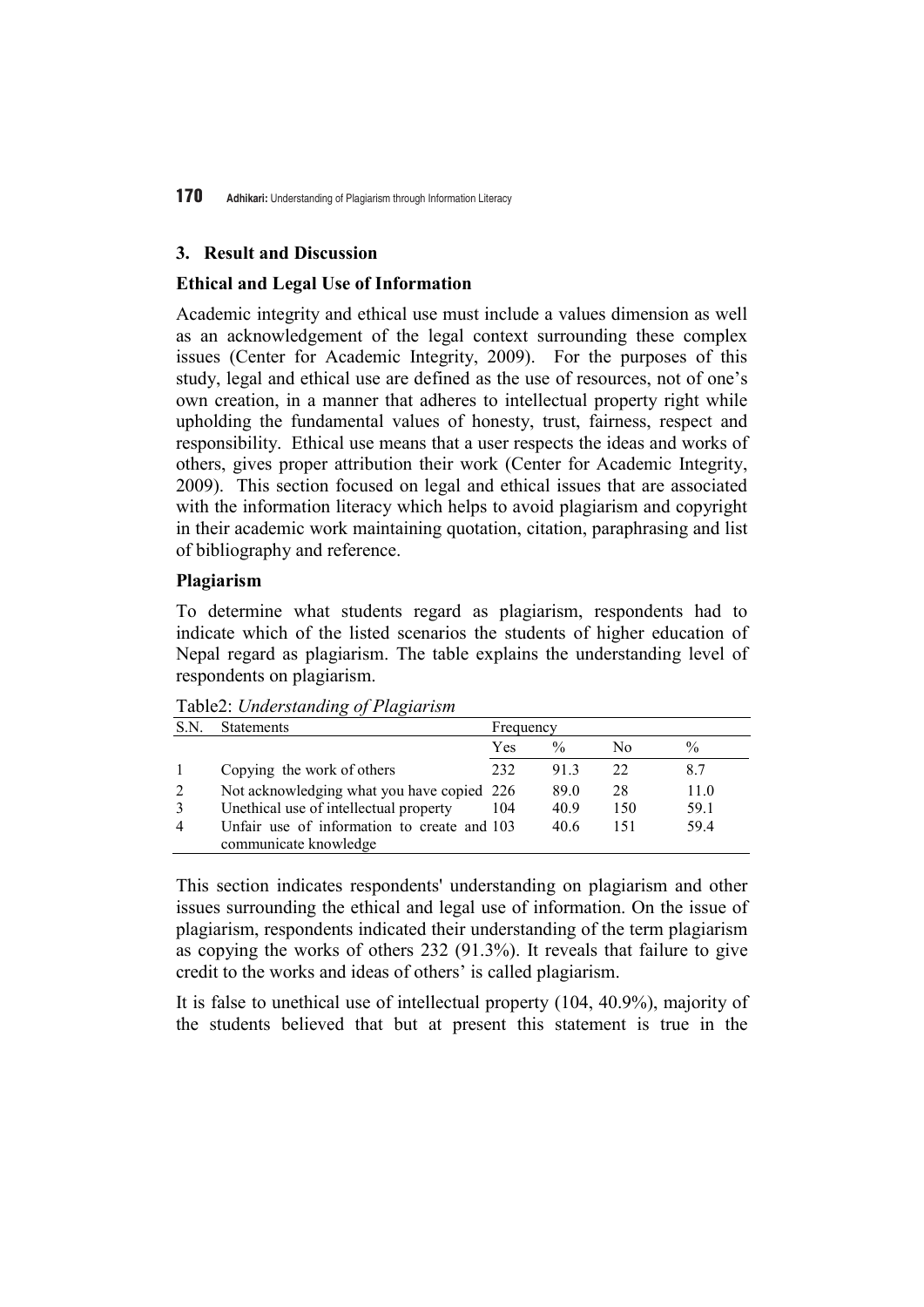educational field of Nepal. In fact, educators fall under a special category under the law known as fair use. Certain groups to use intellectual property deemed to benefit society as a whole (e.g., in schools for instructional use). However, it deliberately did not spell out the details. It showed the level of understanding towards source of information and ethical and right use of information. Majority of respondents understood that plagiarism is "not acknowledging" what they have copied 226 (89.0%). This proved that it is an acknowledgement about the source of information. In the advancement of information technology, internet has made copying another person's original work without attribution easier and more tempting. But the students of higher education in Nepal understood the value of information and citation. But data still presented, remarkable numbers of students lack an understanding on clear concept of plagiarism. Plagiarism has become an issue of concern on most college, campuses and university today.

Furthermore, 103 (40.6%) respondents stated that the term plagiarism is applied for the unfair use of information to create and communicate knowledge. The respondents from higher education believed that plagiarism is known as the unfair use of copyrighted works. It raised the matter of debate which involves both public and proprietary interests. It started even in our context because of the changing dynamics between the intellectual properties and the deployment of powerful and rapidly evolving communications techniques and infrastructures. It shows the different levels of understanding about plagiarism among the students. The question helped to perceive the meaning of plagiarism in the academic world of Nepal. Most of them gave similar views on their understanding of plagiarism. It was using intellectual property without acknowledging the person. It is copying information from its original and presenting the ideas without referencing the original source. Therefore, it is concluded that one has to always cite any sources with proper citation of information used.

### **Ways of Avoiding Plagiarism**

Deliberate plagiarism is cheating (Devlin & Gray, 2007). Plagiarism is copying the work of others and turning it as own. It is a serious academic offense. Although there are a number of styles and methods used for handling sources depending on the discipline, there are a few rules that one can avoid it. Here, it is discussed some probable instructions on how to avoid plagiarism.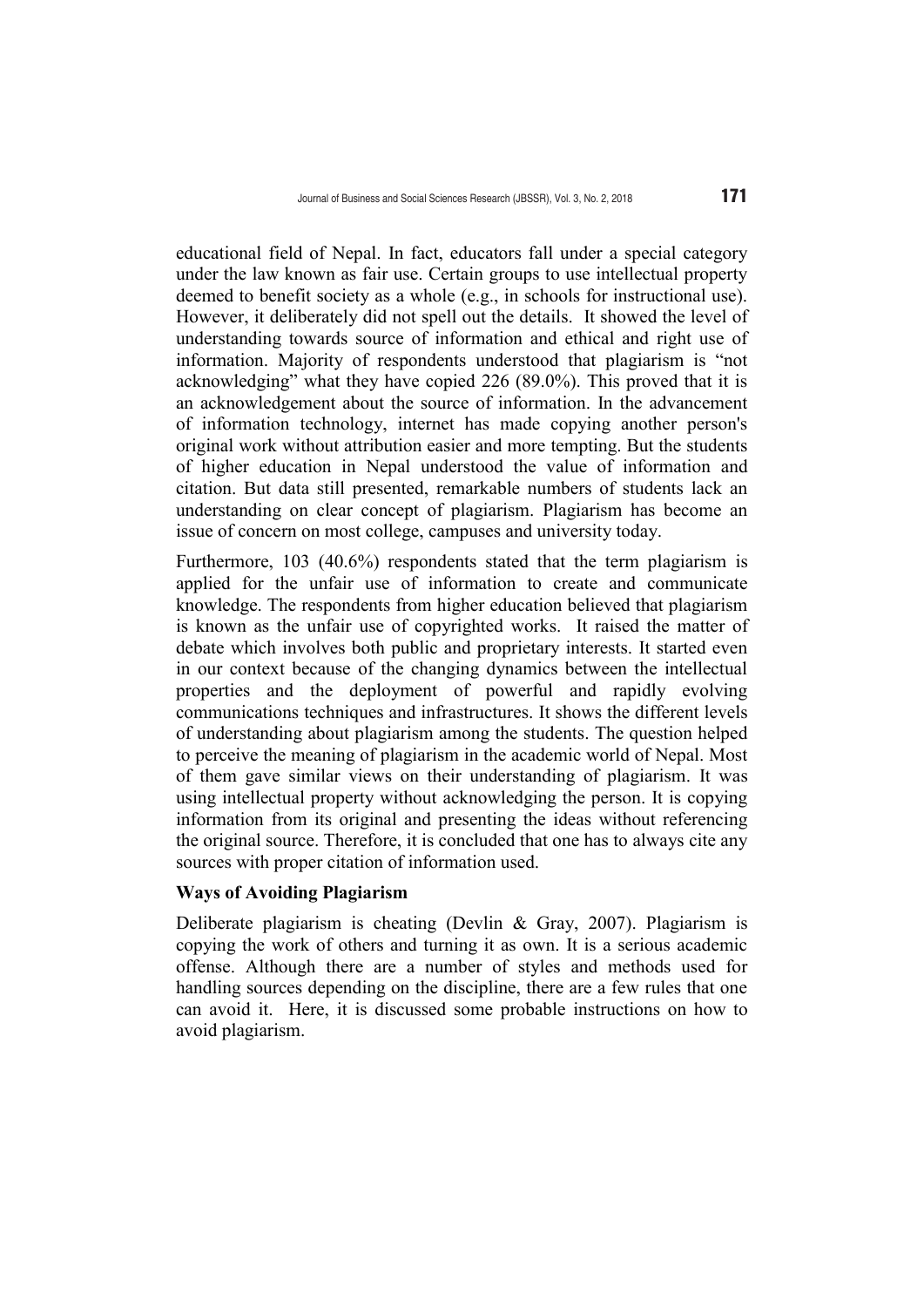| S.N | <b>Statements</b>                              | Responses |      |    |      |
|-----|------------------------------------------------|-----------|------|----|------|
|     |                                                | yes       | $\%$ | No | $\%$ |
|     | Quoting authors in my work                     | 232       | 913  | 22 | 8.7  |
|     | Understanding and avoiding being a plagiarist  | 163       | 64.2 | 91 | 35.8 |
|     | Citing source correctly                        | 240       | 94.5 | 14 | 55   |
| 4   | Creating a bibliography and list of references | 236       | 92.9 | 18 |      |

Table3: *Ways of Avoiding Plagiarism* 

Table 3 describes the ways of avoiding plagiarism to ensure ethical and legal use of information among the higher education students in universities. According to the table, 232 (91.3%) responded that they quoted authors in their work. Likewise, 163 (64.2%) respondents used paraphrasing authors in their academic work.Citation gives the evidence to support the reassured work. It helps the reader find out an item that was used in the work. To avoid the illegal use of information, 240 (94.5%) respondents cited source correctly. It shows the level of understanding on how to cite and summarize sources in academic activities. It also shows the trend of higher education, how to give credit to the sources they used in their academic works.

Majority of students, 236 (92.9 %) create a bibliographic list of references in their works. Abibliographic citation as a record in precise and consistent form that gives details information about an item used in academic work. To do that, majority of the respondents were using bibliographic citations to give detailed information about materials used in their academic works.

It showed the opinion of participants and existing situation of avoiding plagiarism in universities of Nepal. The overall data from the research showed that university education unlikely addressed the ways of avoiding plagiarism in Nepal, in the current context. Large numbers of students of higher education still lack the ways of avoiding the plagiarism. It indicated that there is a risk of illegal use of academic information. It suggested that there is a need of instructions to cite sources correctly and students should understand how to avoid being a plagiarist. It helped making effective use of information and avoids plagiarism.

#### **Contribution of Information Literacy**

Information literacy is increasingly important in the contemporary environment of rapid technological change and proliferating information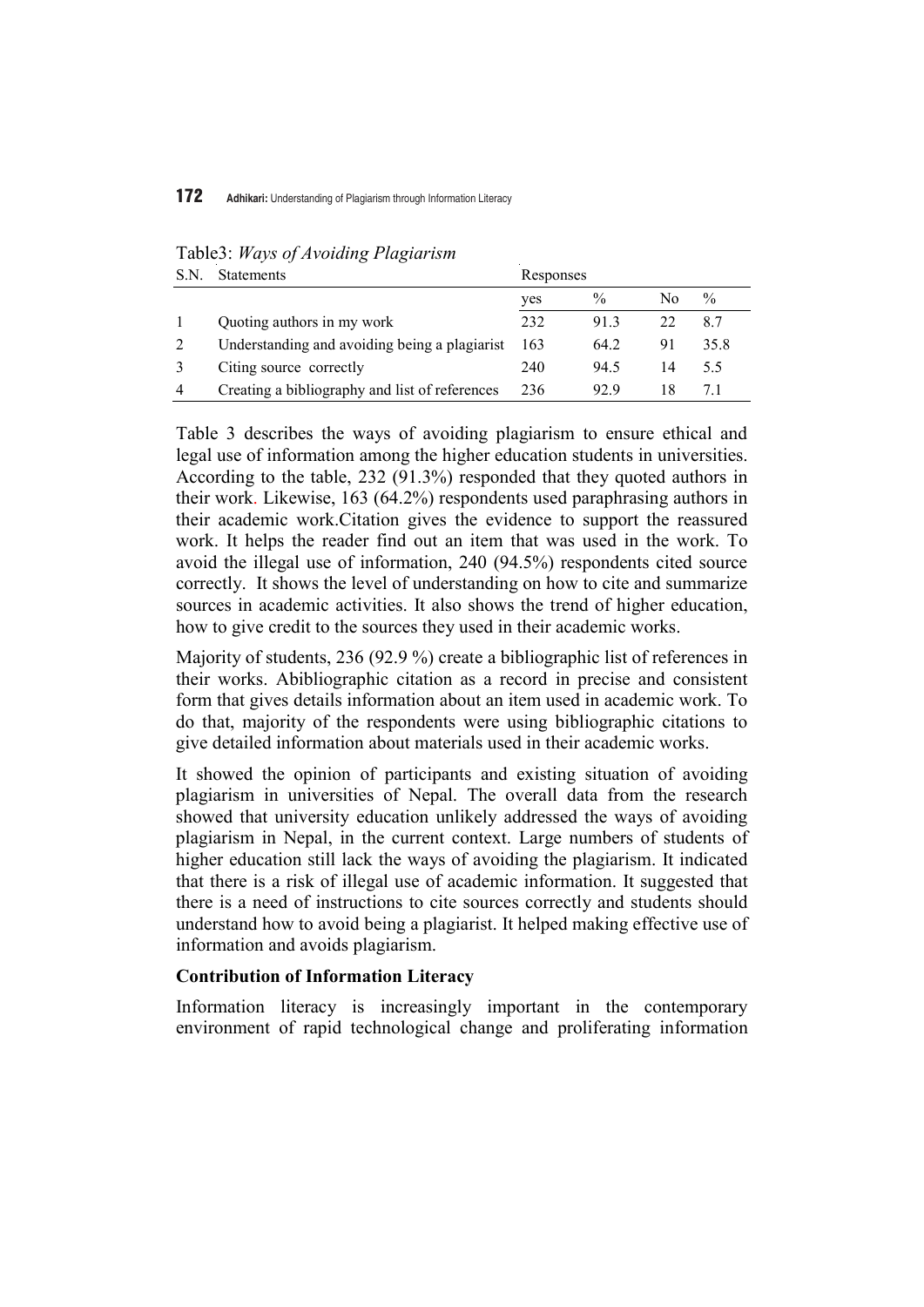resources (Armstrong, 2008). Because of the complexity of information environment, students of higher education are faced with diverse, abundant information choices in their academic studies. Information is available through libraries, resource centers, special interest organizations, media and the internet. This section deals with the contribution and skills of information literacy to access and retrieve the desired information.

Table 4: *Contribution of Information Literacy* 

|              | S.N. Statements                                                                                                                              | Priority |      |   |               |  |                                                |    |               | Total |
|--------------|----------------------------------------------------------------------------------------------------------------------------------------------|----------|------|---|---------------|--|------------------------------------------------|----|---------------|-------|
|              |                                                                                                                                              |          | $\%$ | 2 | $\%$ 3 $\%$ 4 |  | $\frac{0}{0}$                                  | 5. | $\frac{0}{0}$ |       |
| $\mathbf{1}$ | Information<br>literacy<br>contribute meaningfully<br>to<br>academic work and research                                                       |          |      |   |               |  | can 98 38.6 65 25.6 21 8.3 29 11.4 41 16.1 254 |    |               |       |
| 2            | Information literacy skills can 47 18.5 66 26.0 62 24.4 48 18.9 31 12.2 254<br>influence academic work                                       |          |      |   |               |  |                                                |    |               |       |
| 3            | Information literacy education 39 15.4 59 23.2 48 18.9 56 22.0 52 20.5 254<br>and training courses should be<br>included in academic program |          |      |   |               |  |                                                |    |               |       |
| 4            | helps to find related 26 10.2 41 16.1 72 28.3 54 21.3 61 24.0 254<br>It.<br>information of area of interest                                  |          |      |   |               |  |                                                |    |               |       |
| 5            | Information literacy is needed 47<br>for reliable and authentic access<br>to the desire information                                          |          |      |   |               |  | 18.5 68 26.8 66 26.0 31 12.2 42 16.5 254       |    |               |       |

Respondents were given some options on some information literacy elements which are considered important. Out of that the following are indicated as most important elements of information literacy. Locating and evaluating the quality of information contribute the meaningful academic works. In this section, five pre proposed statements were developed to find out the important and needed information literacy.

According to the participants' responses, information literacy can contribute meaningfully to academic work and research to generate and disseminate information, document and knowledge in universities. The first priority of this statement (98, 38.6%) showed the opinion of participants which is towards the existing situation of knowledge of information literacy in universities of Nepal. All the respondents agreed that information literacy can contribute meaningfully to academic work. The reason that academic research can be a way of practicing information literacy but cannot be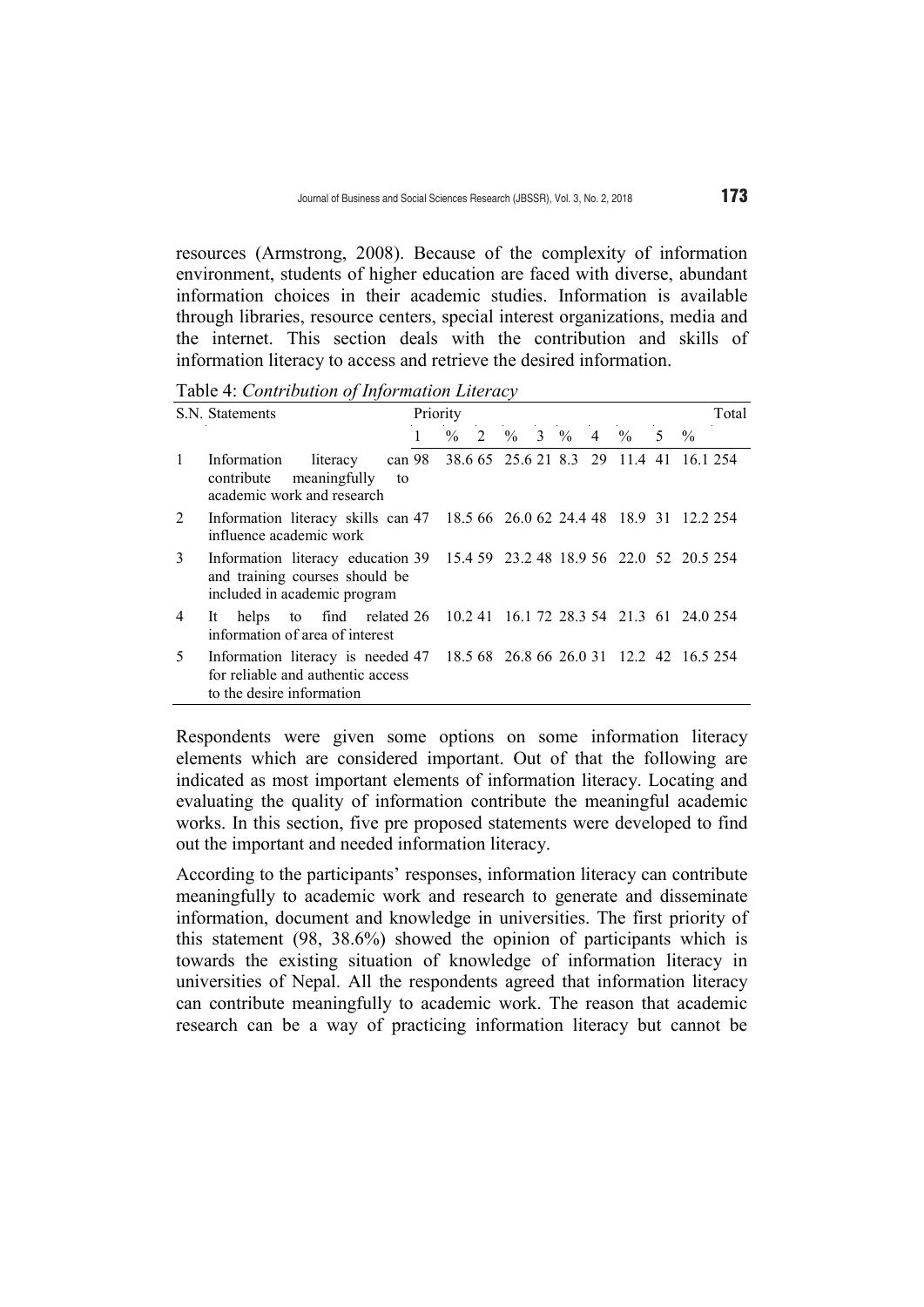enough and that the person's behavior towards information plays the important role which cannot be gained just academically.

The majority of the respondents (26%) ranked the opinion "Information literacy skills can influence academic work" in the fourth position. This indicates that information literacy is not prioritized essential skill for all the students. Information literacy education and training courses should be included in academic program. The respondents ranked the statement in the second priority (23.2%) of shows that there is need of information literacy education and training for the student of higher education. The need of the academic resources and information has not been fulfilled by the current situation of education. Information illiterate person has skills and it is obvious that the better the skills, the more successful information based activities will be performed. Being information literate helps locate and analyze the relevant information faster on a given topic and this simplifies the research process significantly.

Information literacy helps to find related information of area of interest. Majority of the respondents (28.3%) stated that students will able to find the relevant and related information by providing information literacy education to students. Without information literacy skills, a researcher, a student would not be able to evaluate the information we receive for relevancy or accuracy. Having good Information, literacy skills also allow being efficient in searching, saving time because it helps to get the information needed much faster.

### **Role of Information Literacy in Academic Work**

Information literacy is a helpful tool for all who deal with information. The main intention of this sub-section of the research is to examine the contribution of information literacy among the students of higher education in their academic work. It becomes more essential to learn critical thinking skills as well as ethical usage of information related ideas. In this connection, research participants were requested to express their opinion on how information literacy contributes in their education. According to the data presented in table 5, most of the participants believed that information literacy skills are helpful to recognizing their information needs 200 (78.7 %) for their respective academic course and works. In this issue, respondents indicated the ways in which information literacy helped them in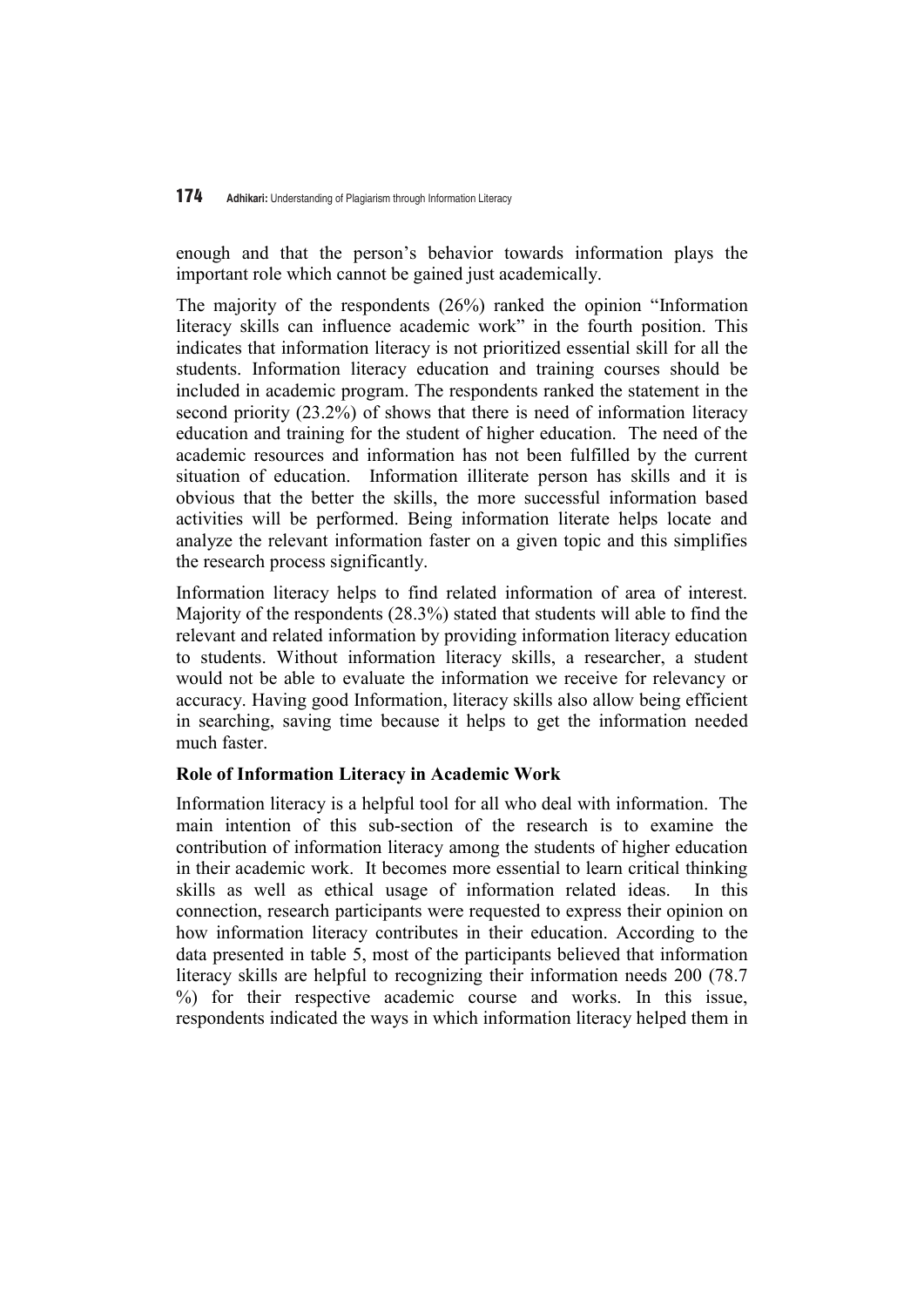their academic work such as to request or ask a good question in library or internet. It means to express information need as broad or as specific as the need. These types of question might incorporate phrases or keywords. The data showed a large numbers of students of higher education of Nepal still require the skill of information need. Majority of the students of higher education of Nepal perceived evaluating critically both the information and the seeking process i.e. 222 (87.4%) in this study.

Table 5: *Role of Information Literacy in Academic Work* 

| S.N | <b>Statements</b>                                                                                                | Responses (Positive) |     | Percent |
|-----|------------------------------------------------------------------------------------------------------------------|----------------------|-----|---------|
| 1   | Recognizing my information needs                                                                                 |                      | 200 | 78.7    |
| 2   | Finding the needed information effectively and Efficiently                                                       |                      | 222 | 87.4    |
| 3   | Evaluating critically both the information and the seeking<br>process                                            |                      | 207 | 81.5    |
| 4   | Managing the information collected                                                                               |                      | 163 | 64.2    |
| 5   | Applying prior or new information to construct new<br>concepts and understanding                                 | 196                  |     | 77.2    |
| 6   | Understanding and acknowledging cultural, ethical,<br>legal, and social issues related the use of<br>information | 212                  |     | 83.5    |

This data illustrated that information literacy skills take an increasing turn among the students of higher education. It involves a wide reflection with the information seeking skills, whereas, evaluation of information occurs all up and down the process, but this is the point when the decision must be made to proceed. The participants seemed recognizing information needs and finding the needed information effectively and efficiently to be neutral 207 (81.5%). Research participants do agree with the contribution of information literacy to make able students to think critically about contents draw conclusions based on evidence, try to generate new knowledge and share that knowledge ethically and efficiently. Meanwhile, 163 (64.2%) participants pointed out that information literacy is helpful in managing the information they collected for academic interest. It showed that there still lack the knowledge of information management. For them, information management is the collection and management of information from one or more sources, use and distribution of that information. Information literacy helps to the students of higher education to managing, (i.e. control, processing and delivery) of information.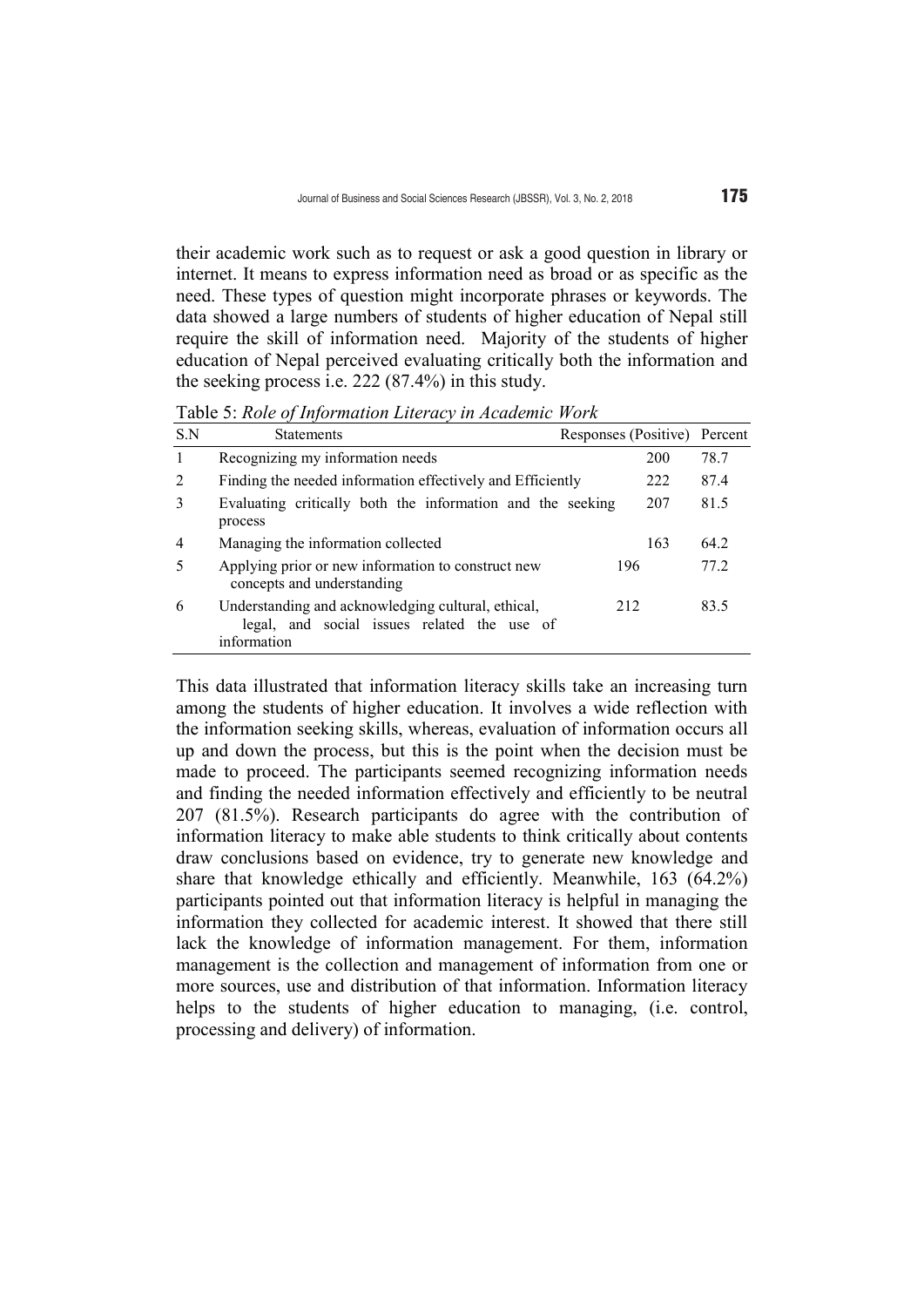In the views of respondents, information literacy is useful to applying prior or new information to construct new concepts and understandings 196 (77.2%). Rests of the respondents werestill in doubt to use IL for broad understanding. In the similar way a group of respondents 212 (83.5%) indicated that information literacy helped them to understand and acknowledge the cultural, ethical, economic, legal, and social issues surrounding the use of information. It showed that higher education of Nepal tended to contribute towards academic work through information literacy. The issue of information literacy with the knowledge and skills, further developed into exploring the capability and creativity of students of higher education.

### **Significance of Information Literacy**

This section described the respondents' views on the significance of information literacy education. Information literacy education has been perceived in a variety of ways. The section provided data for the development of efficient information literacy education in a department of a higher education. It showed in-depth understanding of the current situation as well as future expectations toward information literacy. Information literacy can play a significant role in study and learning. Seven selected statements helped to provide the entire respondents to reflect about how they focused on an information literacy need. Respondents agreed (mean = 3.34,  $SD = 0.57$ ) that information literacy was needed to students not in any specific level or class because it is an academic skill to use of right information. It can be concluded that, universities should develop the information literacy skills and tools to make all students capable.

Table 6: *Respondents' Views on the Significance of Information Literacy* 

| S.N | <b>Statements</b>                                                                      | Mean | S.D. |
|-----|----------------------------------------------------------------------------------------|------|------|
|     | Information literacy is needed to undergraduates only                                  | 3.34 | 0.57 |
| 2   | It is used to keep up to date with trend in professional development                   | 4.16 | 0.82 |
| 3   | It is subject of Librarian or IT specialist                                            | 3.76 | 0.85 |
| 4   | Information literacy is an important source for advice<br>regarding study and learning | 4.11 | 0.86 |
| 5   | Information literacy has changed my study and learning style                           | 3.42 | 1.3  |
| 6   | It helps me to receive proper information                                              | 3.67 | 0.88 |
|     | Information literacy is a part of IT skill                                             | 3.44 | 122  |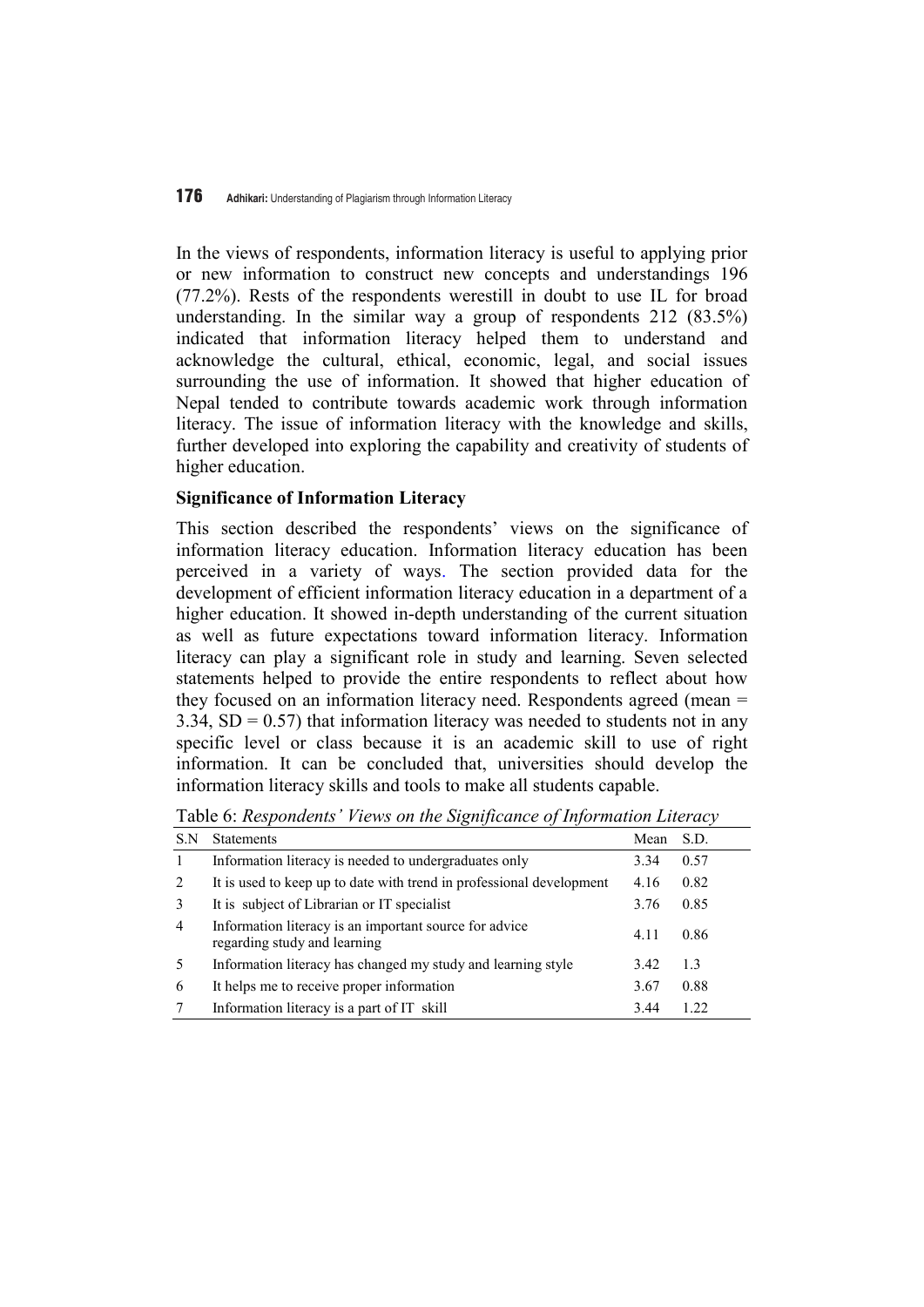In the context of information literacy used to keep up to date with trend in professional, the view of the respondents is seen towards agreeing strongly (mean = 4.16,  $SD = 0.82$ ). It directs that the information literacy is very useful for professional development too. The statement inquires the student participants about their uses of technology. The statements were asked to understand the views towards the computer skills and information literacy skills of the student participants. Information literacy is a part of IT skill (mean  $= 3.44$ , SD  $= 1.2$ ) indicates that it is also the part of IT skills. It shows that the mode of information is dominated by the information communication technology too. Without the skills of IT, one may lack behind the huge sources of information. The students necessitate a lot of technology skills and experiences to accomplish for their course study. Survey participants claimed that it helps to receive proper information (mean  $= 3.67$ , SD  $= .88$ ). It still indicated that the implication of information literacy did not appear to be in helping students think about how information is delivered and in assisting them in locating alternative sources of information that could be useful in supporting his/ her study and learning. It showed that there was huge gap between the students of higher education regarding the use of information.

The respondents opined that the idea of literacy has been changed by technology. Information literacy is now a basic skill because information is basic needs for all levels of students and learners. It is now a part of everyday life, prepares learners for self-esteem. It depends on students' needs, interests, and skill level. The survey data revealed that most of the respondents still believes that information literacy is the subject of librarians and IT specialist which the data shows (mean =  $3.76$ , SD =  $.85$ ). It means that there is still gaps to be addressed the concept of information literacy. Information literacy provides access to technology, professional development, independent learning, improved quality in education and information. Respondents opined that information literacy offered different kinds of instructional skills. Similarly, the respondents agreed that information literacy has changed their study and learning style (mean =  $3.42$ ,  $SD = 1.3$ ) in accordance with the time and context. The information literate student retrieves information online or offline, using a variety of methods. The information literate student extracts, records, and manages the information and its sources independently.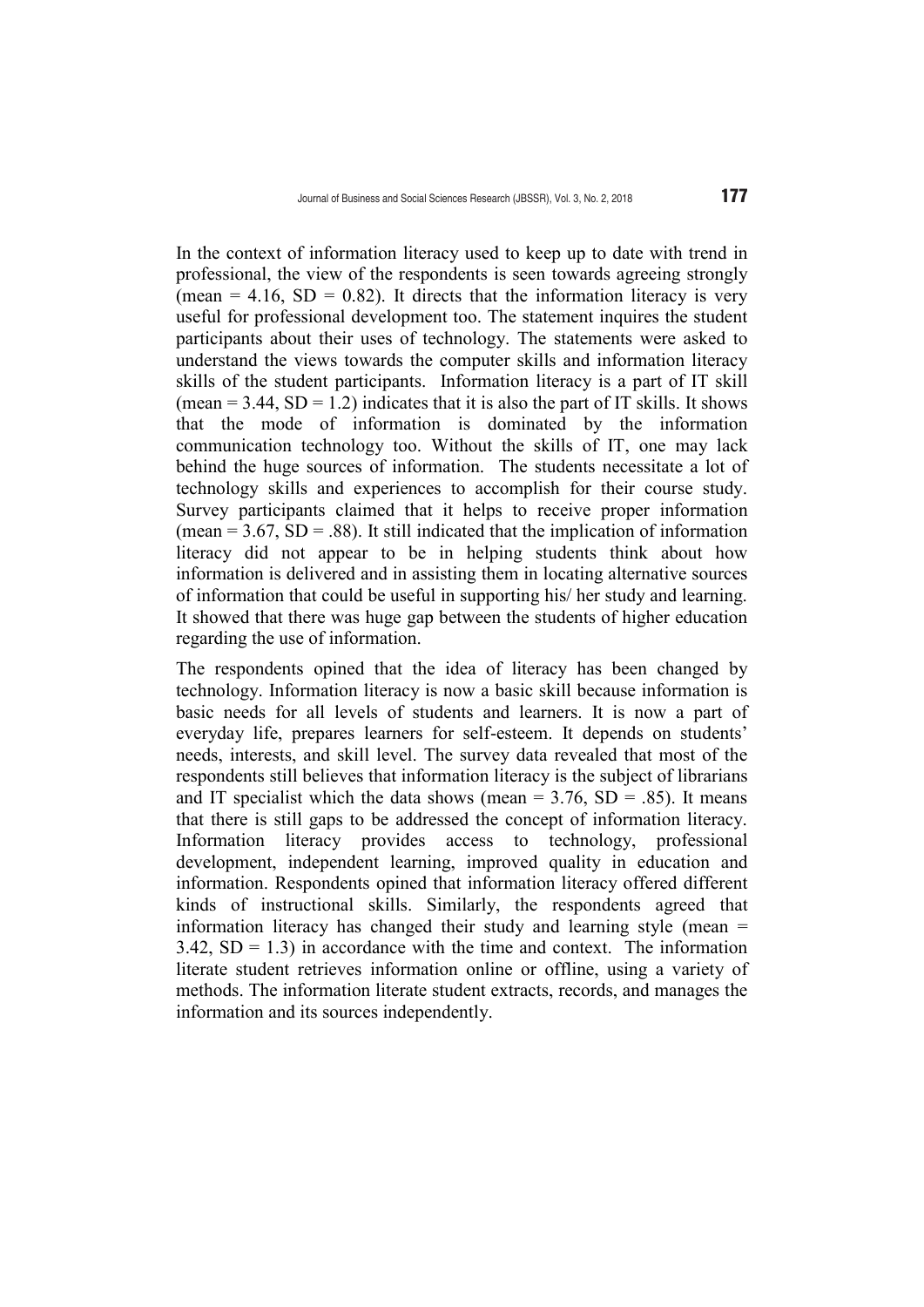To draw the importance of information literacy, it is an important source for advice regarding study and learning, the consistent view (mean  $= 4.11$ , SD  $=$ 0.86) of the respondents justified. Information Literacy Competency Standards for Higher Education, which states, the information literate student determines the nature and extent of the information needed. It indicates that an information literate student identifies a variety of types and formats of potential sources for information. It can be concluded that information literacy is important skills and instruction for all level of students. An information literate person can be prepared with some competencies. Information literacy assists learning, how to learn and, moreover, education is about learning, so it is the key to a successful learning.

### **Difficulties to Find and Retrieving Relevant Information**

Information has been around for a long time. The issues in using, storing, retrieving, and sharing information are always discussed. Copyright, privacy and fair use have been debated for time and cases. With all its new technologies, these issues surface again. New formats, new ease of access and new applications all require that the issues surrounding the use of information be revisited. There is no doubt that information literacy plays a vital role in managing the knowledge. But there is lots of problems in the process to retrieving and dissemination of relevant information among the students of higher education of Nepal. In this regard, the research participants expressed their opinion on the issues of difficulties to find and retrieving relevant information. The quantitative analysis of their opinion is presented in Table 7.

| vv<br>S. N<br><b>Difficulties</b>                                           | Responses<br>(Positive) | Percent |
|-----------------------------------------------------------------------------|-------------------------|---------|
| Lack of ability to identify the proper source of $214$<br>1.<br>information |                         | 86.6    |
| 2. No formal education on library and Internet use                          | 167                     | 67.6    |
| 3. Lack of IT skills                                                        | 159                     | 64.4    |
| 4. Knowledge of using search engines                                        | 197                     | 79.8    |
| Knowledge of the principles of ethical use of $_{174}$<br>information       |                         | 70.4    |
| 6. Risk of plagiarism                                                       | 126                     | 51.0    |

Table 7: *Difficulties to Find and Retrieve Relevant Information*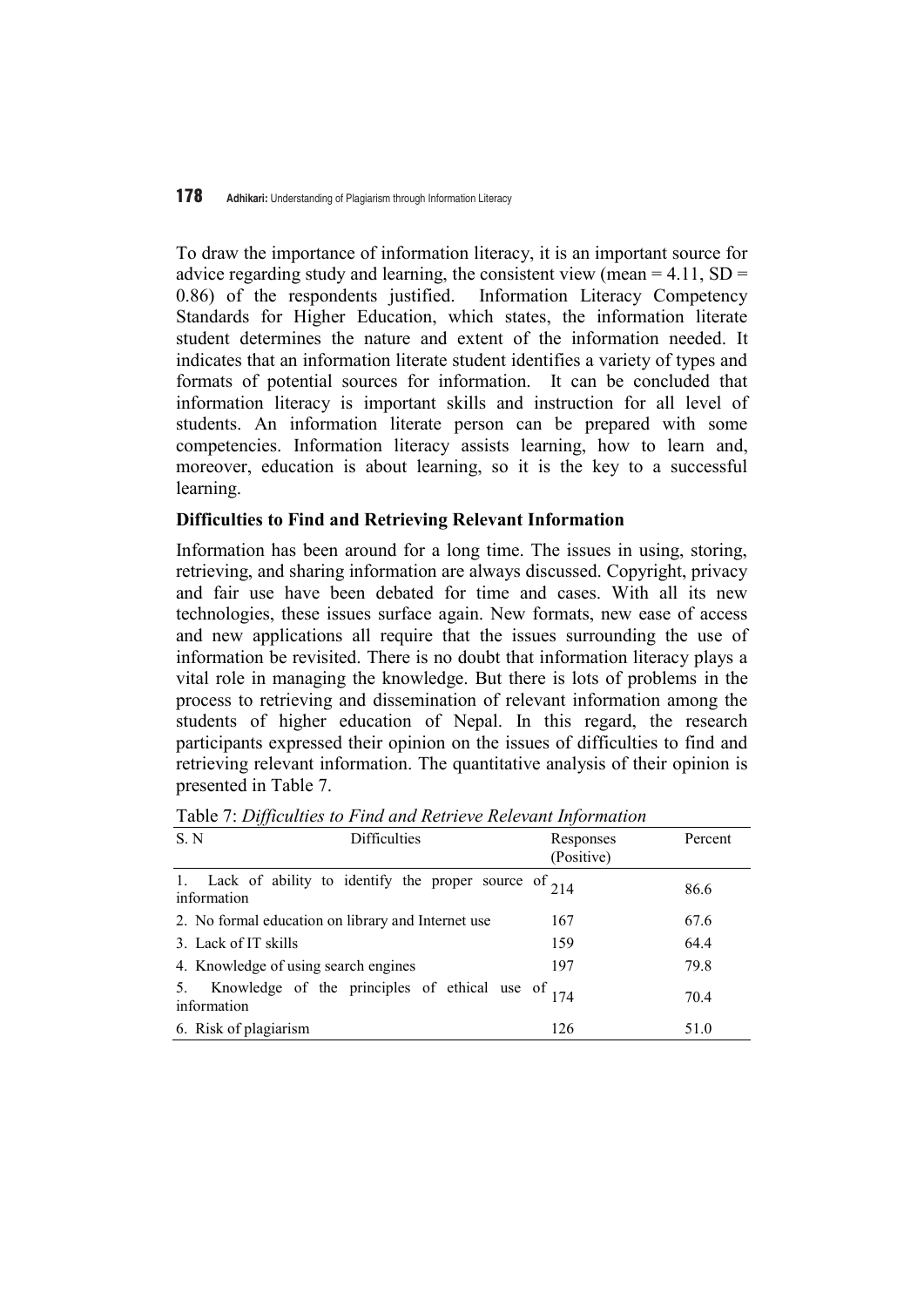The ability to identify the require information from various types of resources needs a skill that is useful in their academic activities. But many students have difficulties to distinguish between scholarly, popular, trade, reviewed, and gray publications etc. Most respondents pointed out lack of ability to identify the proper source of information 214 (86.6%). According to this response, the problem with students is not about information tools or the research process. But with giving students specific criteria for evaluating sources and reviewing information, they are likely to gain a better understanding of the differences of sources. Information literacy is useful to assist students in learning this skill.

The above data showed that a large numbers of students do not have formal education on library and internet use i.e. 167 (67.6%). This showed that many students still do not know how to use the library and its materials which are available in different forms and formats. Some students have ever learned to use a periodical database or an on-line catalog. Unless they are taught how and why about the use of library and internet for resources, they are likely to use random web sites and bookshelf for their information need, thinking that one source is as good as another.

Respondents opined that a person must be capable of using information technology in order to be information literate. Information Technology (IT) plays crucial roles in providing library and information service to the students of higher education. The data from the respondents show that there still lack IT skills among them, 159 (64.4%). There is a lot of information and resources in front of the students of higher education to update their knowledge but due to lack of IT knowledge a large numbers of students are beyond the reach of these sources of information.

The lack of searching knowledge of resources 197 (79.8%) from libraries, internet, electronic journals and different types of online and offline databases makes them difficult to use. Finding required documents which the institutions have subscribed to, unfamiliarity with the technologies sometimes, and poor metadata were also some of the difficulties they faced in retrieving relevant information for their academic work. As mentioned in Uribe-Tirado & Castaño-Muñoz the information literate student understands many of the economic, legal, and social issues surrounding the use of information and accesses and uses information ethically and legally. But to compare with the data by respondent that they lacked the knowledge of the principles of ethical use of information 174 (70.7%).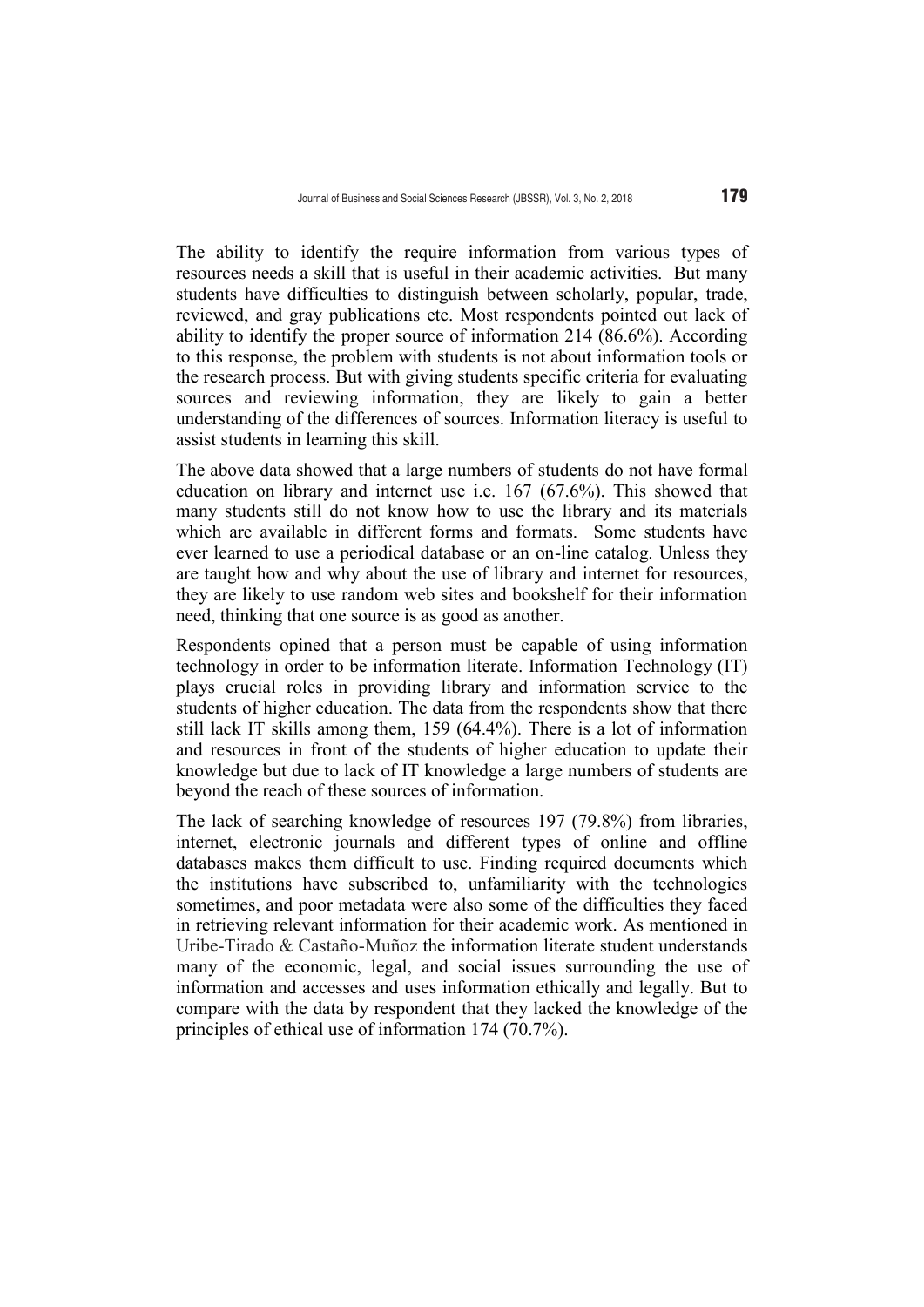Plagiarism is the technical term for stealing someone else's intellectual property. If students cut and paste something created by someone else and do not give credit to the creator, they are plagiarizing. They mentioned the fact that there is risk of plagiarism126 (51.0%) to use the different source and resources of information. In colleges, universities and research institutions, plagiarism can cause big problems. In the context of Nepal, the electronic environment has changed the way people use information and has made it very difficult to attribute credit to the creator and very easy to borrow the information without acknowledgment.

# **4. Concluding Remarks**

If students cut and paste something created by someone else and do not give credit to the creator, they are plagiarizing. In colleges, universities, and research institutions, plagiarism can cause big problems (Kauffman & Young, 2015).In this respect; it is observed that information literacy is needed for reliable and authentic access to the desire information. Traditional literacy skills are gradually shifting to information literacy skills. As majority of the respondents (68.6%) argued that information literacy skills help to find out the relevant information of the area of interest. Information literacy helps to interact with information to fulfill academic work and also to make efficient and effective use of information to avoid information overload. Information literacy helps in identifying gaps in research and to find the relevant resources that help to contribute to new knowledge to fill existing gaps.

### **References**

- Armstrong, I. (2008). *Victorian Glassworlds: Glass Culture and the Imagination 1830-1880*. Oxford University Press on Demand.
- Association of College, Research Libraries, & American Library Association. (2000). *Information literacy competency standards for higher education*. Retrieved from https://alair.ala.org/.../ACRL%20 Information%20Literacy%20Competency%20Stand
- Badke, W. (2010). Foundations of information literacy: Learning from Paul Zurkowski. *Online*, *34*(1), 48-50.
- Barnett, P. (2008). *Setting a strategic direction for information literacy at the university of Western Australia.* In 5th International Lifelong Learning Conference, Yeppoon, CQU. Retrieved from